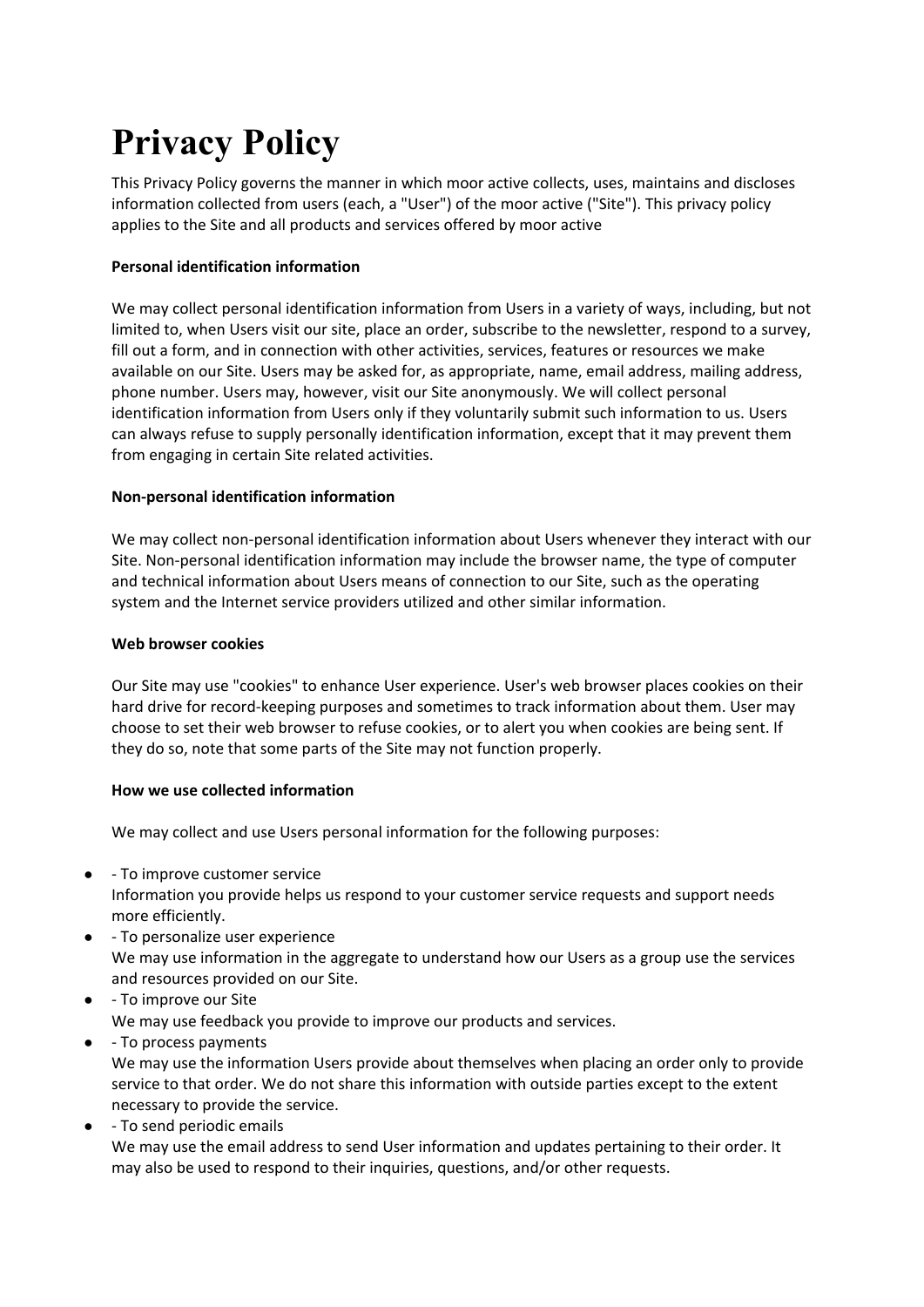#### **How we protect your information**

We adopt appropriate data collection, storage and processing practices and security measures to protect against unauthorized access, alteration, disclosure or destruction of your personal information, username, password, transaction information and data stored on our Site.

Our Site is in compliance with PCI vulnerability standards in order to create as secure of an environment as possible for Users.

#### **Sharing your personal information**

We do not sell, trade, or rent Users personal identification information to others. We may share generic aggregated demographic information not linked to any personal identification information regarding visitors and users with our business partners, trusted affiliates and advertisers for the purposes outlined above.We may use third party service providers to help us operate our business and the Site or administer activities on our behalf, such as sending out newsletters or surveys. We may share your information with these third parties for those limited purposes provided that you have given us your permission.

#### **Third party websites**

Users may find advertising or other content on our Site that link to the sites and services of our partners, suppliers, advertisers, sponsors, licensors and other third parties. We do not control the content or links that appear on these sites and are not responsible for the practices employed by websites linked to or from our Site. In addition, these sites or services, including their content and links, may be constantly changing. These sites and services may have their own privacy policies and customer service policies. Browsing and interaction on any other website, including websites which have a link to our Site, is subject to that website's own terms and policies.

# **Changes to this privacy policy**

Moor Active has the discretion to update this privacy policy at any time. When we do, we will revise the updated date at the bottom of this page. We encourage Users to frequently check this page for any changes to stay informed about how we are helping to protect the personal information we collect. You acknowledge and agree that it is your responsibility to review this privacy policy periodically and become aware of modifications.